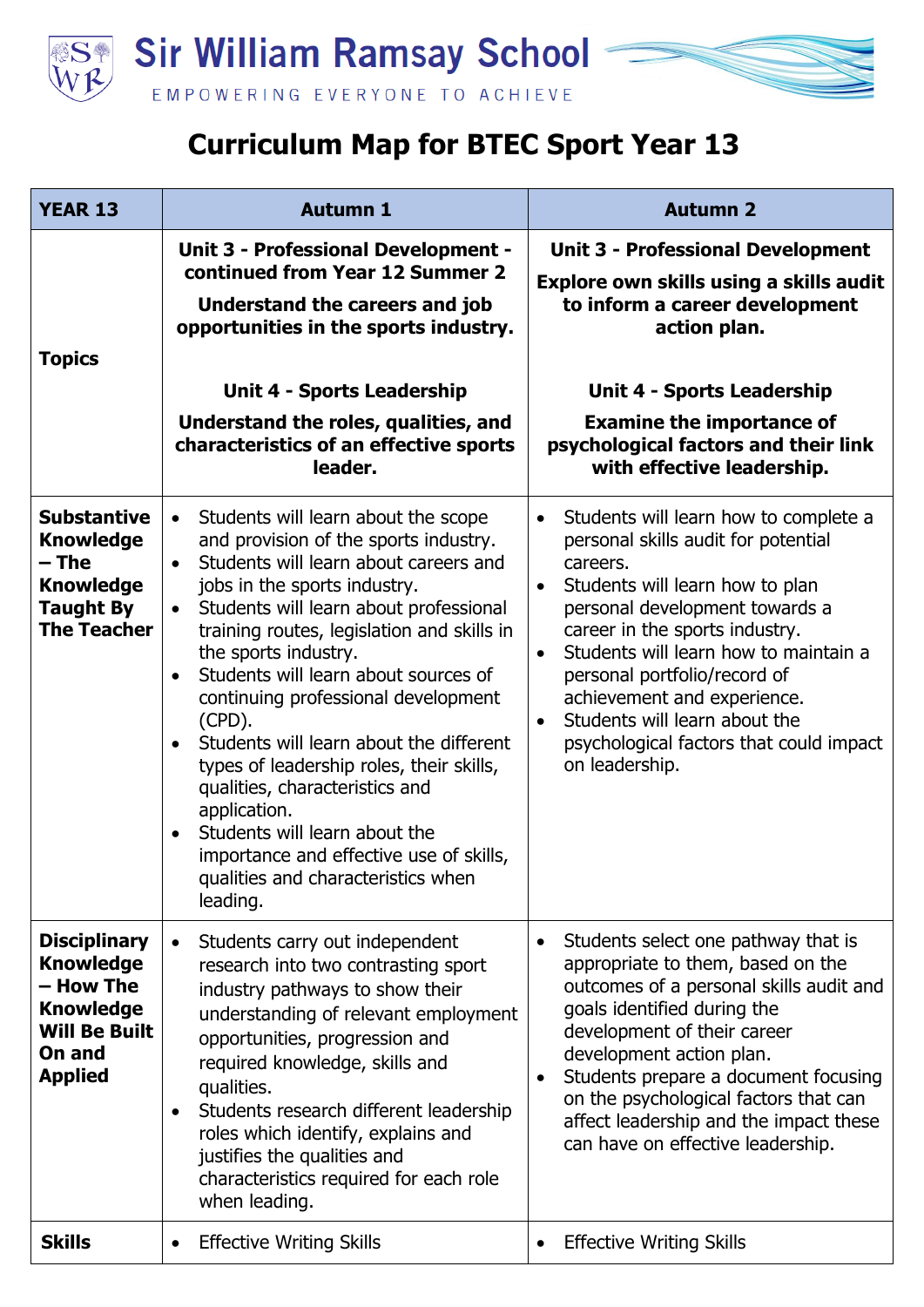|                                             | <b>Analytical Skills</b><br>$\bullet$<br><b>Research Skills</b><br><b>Interpersonal Skills</b><br><b>ICT Skills</b>                                                                                                                                                                                                                                                                                                                                                | <b>Analytical Skills</b><br>$\bullet$<br><b>Research Skills</b><br><b>Interpersonal Skills</b><br><b>ICT Skills</b>                                                                                                                                                                                                                                                                                                                                                 |
|---------------------------------------------|--------------------------------------------------------------------------------------------------------------------------------------------------------------------------------------------------------------------------------------------------------------------------------------------------------------------------------------------------------------------------------------------------------------------------------------------------------------------|---------------------------------------------------------------------------------------------------------------------------------------------------------------------------------------------------------------------------------------------------------------------------------------------------------------------------------------------------------------------------------------------------------------------------------------------------------------------|
| <b>Links To</b><br><b>Prior</b><br>Learning | Build upon knowledge from Years 10<br>$\bullet$<br>and 11 CNAT Sport Science.<br>Link to Level 1 and 2 Sports Leader<br>$\bullet$<br>Course done in Year 10.                                                                                                                                                                                                                                                                                                       | Build upon knowledge from Years 10<br>$\bullet$<br>and 11 CNAT Sport Science.<br>Link to Level 1 and 2 Sports Leader<br>$\bullet$<br>Course done in Year 10.                                                                                                                                                                                                                                                                                                        |
| Literacy/<br><b>Numeracy</b>                | Writing - write documents, including<br>$\bullet$<br>assignments, communicating<br>information, ideas, and opinions,<br>effectively and persuasively.<br>Reading - compare, select, read, and<br>understand texts and use them to<br>gather information, ideas, arguments<br>and opinions.<br>Students utilise various websites and<br>$\bullet$<br>textbooks to support their learning.<br>Participation in audience assessment<br>$\bullet$<br>of presentations. | Writing - write documents, including<br>action plans, communicating<br>information, ideas, and opinions,<br>effectively and persuasively.<br>Reading - compare, select, read, and<br>$\bullet$<br>understand texts and use them to<br>gather information, ideas, arguments<br>and opinions.<br>Students utilise various websites and<br>$\bullet$<br>textbooks to support their learning.<br>Participation in audience assessment<br>$\bullet$<br>of presentations. |
| <b>Cross</b><br><b>Curricular</b>           | <b>Employability and Interview Skills</b><br>$\bullet$<br>Values Promoted Through Sport<br>$\bullet$<br>Students will carry out research case<br>$\bullet$<br>studies of famous sports coaches.                                                                                                                                                                                                                                                                    | Employability and Interview Skills<br><b>Values Promoted Through Sport</b>                                                                                                                                                                                                                                                                                                                                                                                          |
| <b>Assessment</b>                           | Summative Assessment – end of<br>Learning Objective assignment.                                                                                                                                                                                                                                                                                                                                                                                                    | Summative Assessment – end of<br>Learning Objective assignment.                                                                                                                                                                                                                                                                                                                                                                                                     |

| <b>YEAR 13</b>                         | <b>Spring 1</b>                                                                                                                                                                                                                                                                                                                                                                                                                                                                                         | <b>Spring 2</b><br><b>Summer 1</b>                                                                                                                                                                                                                                                                    |
|----------------------------------------|---------------------------------------------------------------------------------------------------------------------------------------------------------------------------------------------------------------------------------------------------------------------------------------------------------------------------------------------------------------------------------------------------------------------------------------------------------------------------------------------------------|-------------------------------------------------------------------------------------------------------------------------------------------------------------------------------------------------------------------------------------------------------------------------------------------------------|
| <b>Topics</b>                          | <b>Unit 3 - Professional Development</b><br>Undertake a recruitment activity to<br>demonstrate the process that can<br>lead to a successful job offer in a<br>selected career pathway. Students to<br>take part in an interview for a job in<br>the leisure industry.<br><b>Unit 4 - Sports Leadership</b><br><b>Explore an effective leadership style</b><br>when leading a team during sport<br>and exercise activities. Students will<br>be assessed practically on their<br>ability to lead a team. | <b>Unit 3 - Professional Development</b><br>Reflect on the recruitment and<br>selection process and your individual<br>performance.<br><b>Unit 4 - Sports Leadership</b><br>Review the impact of own leadership<br>style on the performance of the team<br>during the sport and exercise<br>activity. |
| <b>Substantive</b><br><b>Knowledge</b> | Students will learn about job<br>applications and interviews.                                                                                                                                                                                                                                                                                                                                                                                                                                           | Students will learn how to do a SWOT<br>$\bullet$<br>analysis.                                                                                                                                                                                                                                        |